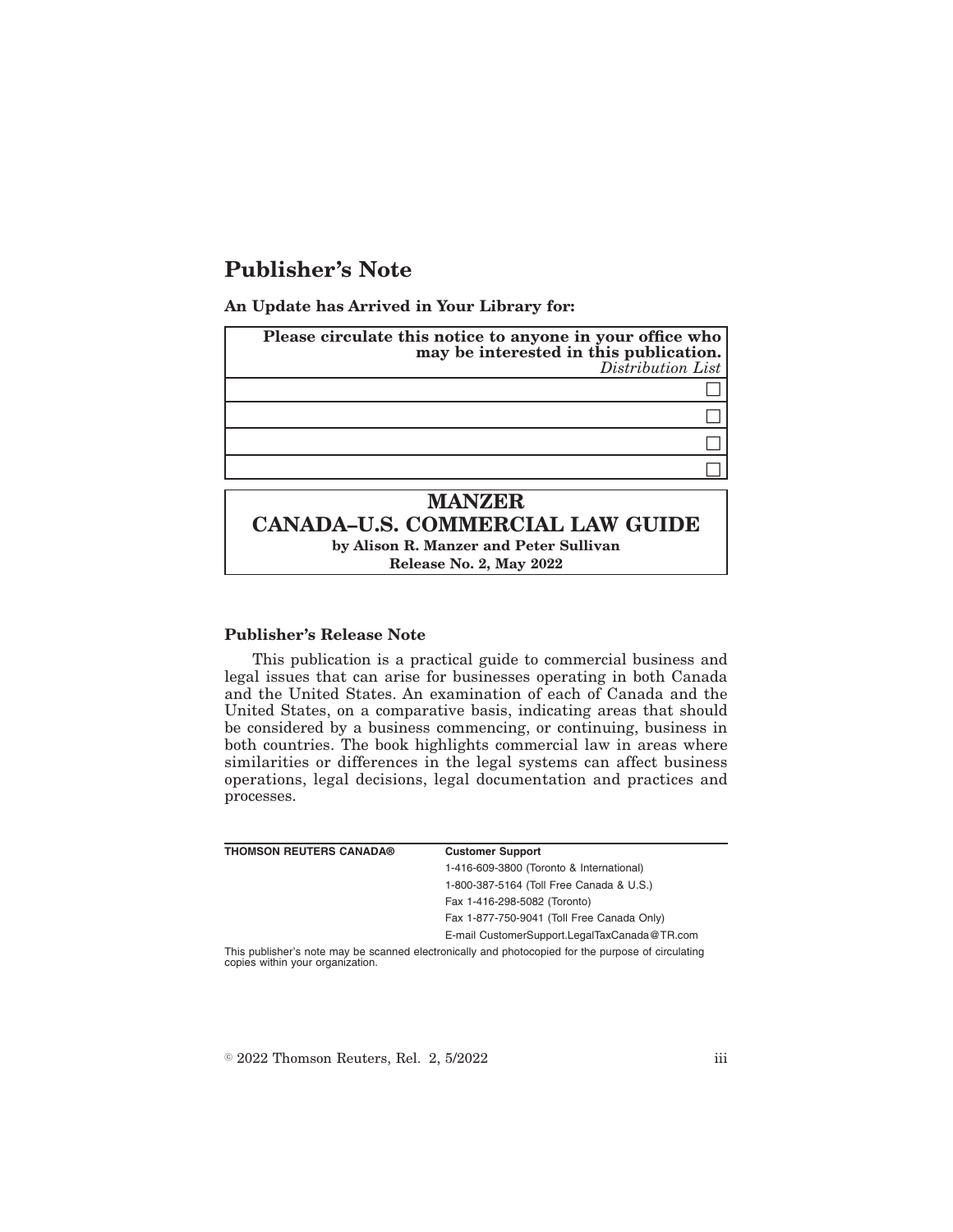This release features updates to the case law summaries under Section 7 (Stay) of Ontario's *Arbitration Act, 1991* in Chapter 2 (Arbitration and Mediation). This release also features updates to the Appendices in Chapter 9 (Selected Regulatory Compliance Issues in Commercial Transactions) including the addition of the Financial Task Force Guidance on Proliferation Financing Risk Assessment and Mitigation, June 2021, and updates to the CRTC's Canada's Anti-Spam Legislation — Frequently Asked Questions for Businesses and Organizations, and the Office of the Privacy Commissioner of Canada's Guidance for Businesses doing e-marketing.

## **Highlights:**

E **Chapter 2 (Arbitration and Mediation) —** *Arbitration Act, 1991* **(Ontario) — Section 7 (Stay) — Court may refuse to stay the proceeding where the matter is a proper one for default or summary judgment —** An application to stay a civil action so that a matter can proceed to arbitration is typically made at the earliest stage of the proceedings. Most applications for Summary Judgment are made when a proceeding is much further along in terms of oral and documentary disclosure. At this stage, there was only a Statement of Claim and a set of admitted facts. It was not difficult to envision how his matter could neatly be packaged for a Summary Judgment application. The facts were not really in dispute. The central issue has to do with the scope of the Public Health orders and the interpretation of a contract. The terms and the circumstances are not in dispute. At its core, this dispute is really about the interpretation of a contract and the issue is primarily a legal one. The breach of the duty of good faith, however, was something of a wild card. It was easy to see that this type of allegation and this type of relief might require a full trial. Accordingly, even if the Master were to go beyond the requirement in *Medicine Shoppe* case that a Summary Judgment application actually be before the court for the exception in  $7(2)(e)$  to apply, and even if the Master were to adopt an expansive meaning of the subsection, it was doubtful that the Master could conclude with any confidence that this was a proper matter for Summary Judgment. The Master observed that circumstances permitting this exception to apply will be rare since most stay applications will be brought at the earliest opportunity and it will be an unusual case when the court can say so early on that it can be determined summarily. The arbitration clause in the lease is mandatory. Section 7.1 of the *Arbitration Act* is mandatory. Where it applies, the jurisdiction of the court is ousted. The Master was not satisfied that this was an appropriate case to exercise a discretion to decline to stay the action based on Section 7(2)(e) of the Act. An application to stay based on the Summary Judgment Exception was at the very least premature: *Melcor Reit Limited Partnership (Melcor Reit GP Inc.) v. TDL Group Corp (Tim Hortons)*, 2021 Car